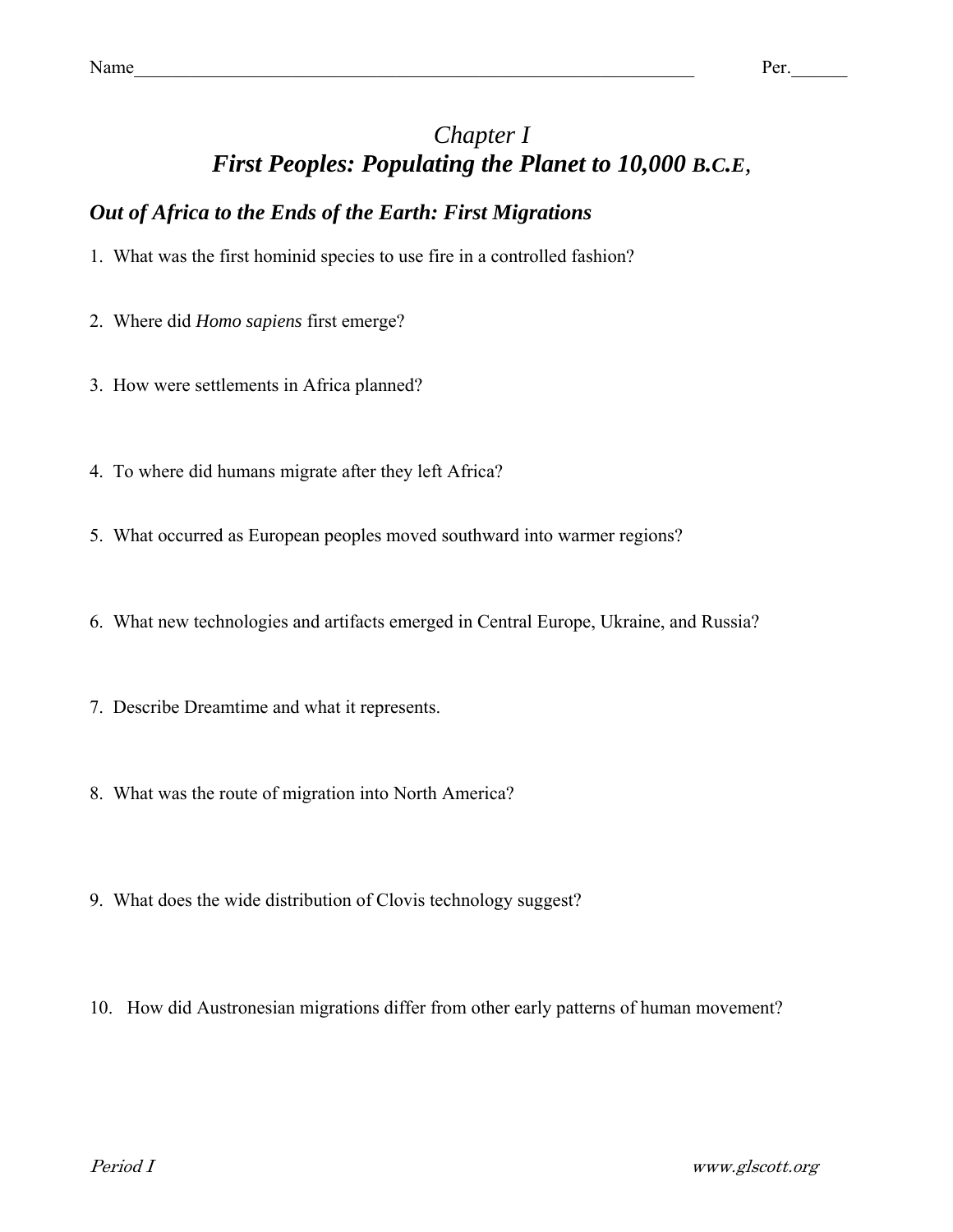### *The Ways We Were*

- 11. In what ways did a gathering and hunting economy shape other aspects of Paleolithic societies?
- 12. Why did Paleolithic societies have more leisure time?
- 13. In what way did Paleolithic people alter the natural environment?
- 14. What does the presence of Venus figurines across Europe suggest?
- 15. Why did some Paleolithic peoples abandon earlier, more nomadic ways and begin to live more settled lives?

### *Comparing Paleolithic Societies*

16. According to Richard Lee, what were the most prominent features of the various aspects of San life? **Technology**—

#### **Diet/Food**—

#### **Work**—

- 17. What is the idea behind the system of unequal gift exchange?
- 18. What important transformation in technology occurred among the Chumash and what did it bring to them?
- 19. In what ways, *and why*, did Chumash culture differ from that of the San?